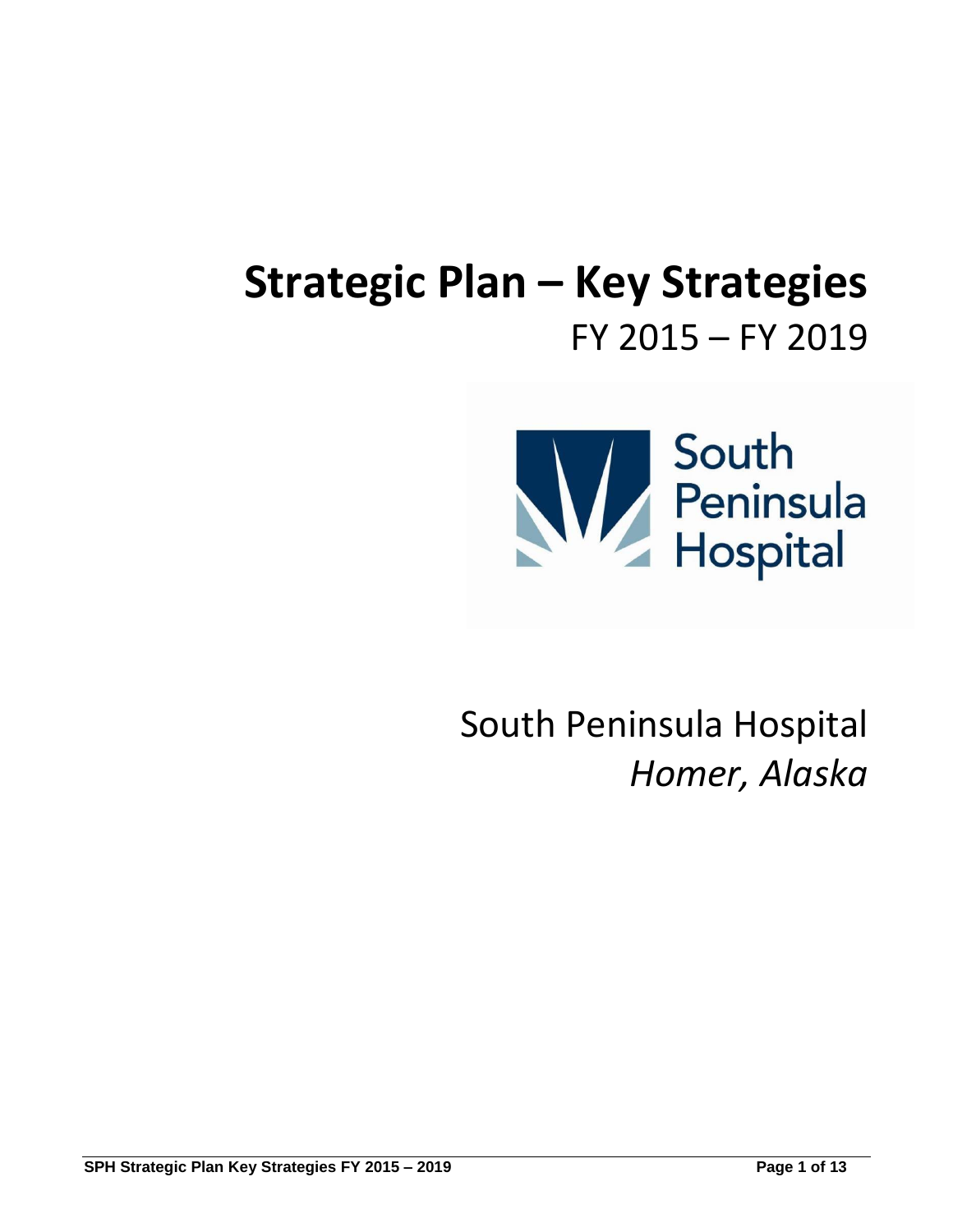

## **TABLE OF ABBREVIATION**

| <b>ACA</b>    | Affordable Care Act                                              |
|---------------|------------------------------------------------------------------|
| <b>ACO</b>    | <b>Accountable Care Organizations</b>                            |
| <b>ADC</b>    | <b>Average Daily Census</b>                                      |
| <b>ALOS</b>   | Average Length of Stay                                           |
| <b>ANMC</b>   | Alaska Native Medical Center                                     |
| <b>ANTHC</b>  | Alaska Native Tribal Health Consortium                           |
| <b>ASHNHA</b> | Alaska State Hospital & Nursing Home Association                 |
| <b>BRFSS</b>  | Behavioral Risk Factor Surveillance Systems                      |
| <b>CAH</b>    | <b>Critical Access Hospital</b>                                  |
| <b>CHOICE</b> | Community Home Options to Institutionalized Care for Everyone    |
| <b>CNM</b>    | <b>Certified Nurse Midwife</b>                                   |
| <b>CMS</b>    | <b>Centers for Medicare and Medicaid Services</b>                |
| <b>CON</b>    | <b>Certificate of Need</b>                                       |
| <b>CPH</b>    | Central Peninsula Hospital                                       |
| <b>CT</b>     | <b>Computed Tomography</b>                                       |
| <b>DEXA</b>   | Dual Energy X-ray Absorptiometry (Bone Densitometry Test)        |
| <b>ENT</b>    | Ear, Nose and Throat                                             |
| ER            | <b>Emergency Room</b>                                            |
| <b>FQHC</b>   | <b>Federally Qualified Health Centers</b>                        |
| <b>FY</b>     | <b>Fiscal Year</b>                                               |
| <b>HCAHPS</b> | Hospital Consumer Assessment of Healthcare Providers and Systems |
| ICU           | <b>Intensive Care Unit</b>                                       |
| ICD           | <b>International Classification of Diseases</b>                  |
| IT            | <b>Information Technology</b>                                    |
| <b>KPB</b>    | Kenai Peninsula Borough                                          |
| <b>LTC</b>    | Long Term Care                                                   |
| <b>MAPP</b>   | Mobilizing for Action through Planning and Partnerships          |
| <b>MRI</b>    | Magnetic Resonance Imaging                                       |
| OB/GYN        | Obstetrics & Gynecology                                          |
| <b>PCA</b>    | <b>Personal Care Attendant</b>                                   |
| <b>PEPM</b>   | Per Employee Per Month                                           |
| <b>PSA</b>    | <b>Primary Service Area</b>                                      |
| QI            | <b>Quality Improvement</b>                                       |
| SAB           | Service Area Board                                               |
| <b>SLOA</b>   | <b>Sublease &amp; Operating Agreement</b>                        |
| <b>SPH</b>    | South Peninsula Hospital                                         |
| <b>SPHI</b>   | South Peninsula Hospital, Inc.                                   |
| SPHSA         | South Peninsula Hospital Service Area                            |
| SVT           | Seldovia Village Tribe                                           |
| <b>US</b>     | Ultrasound                                                       |
| VA            | Veteran's Administration                                         |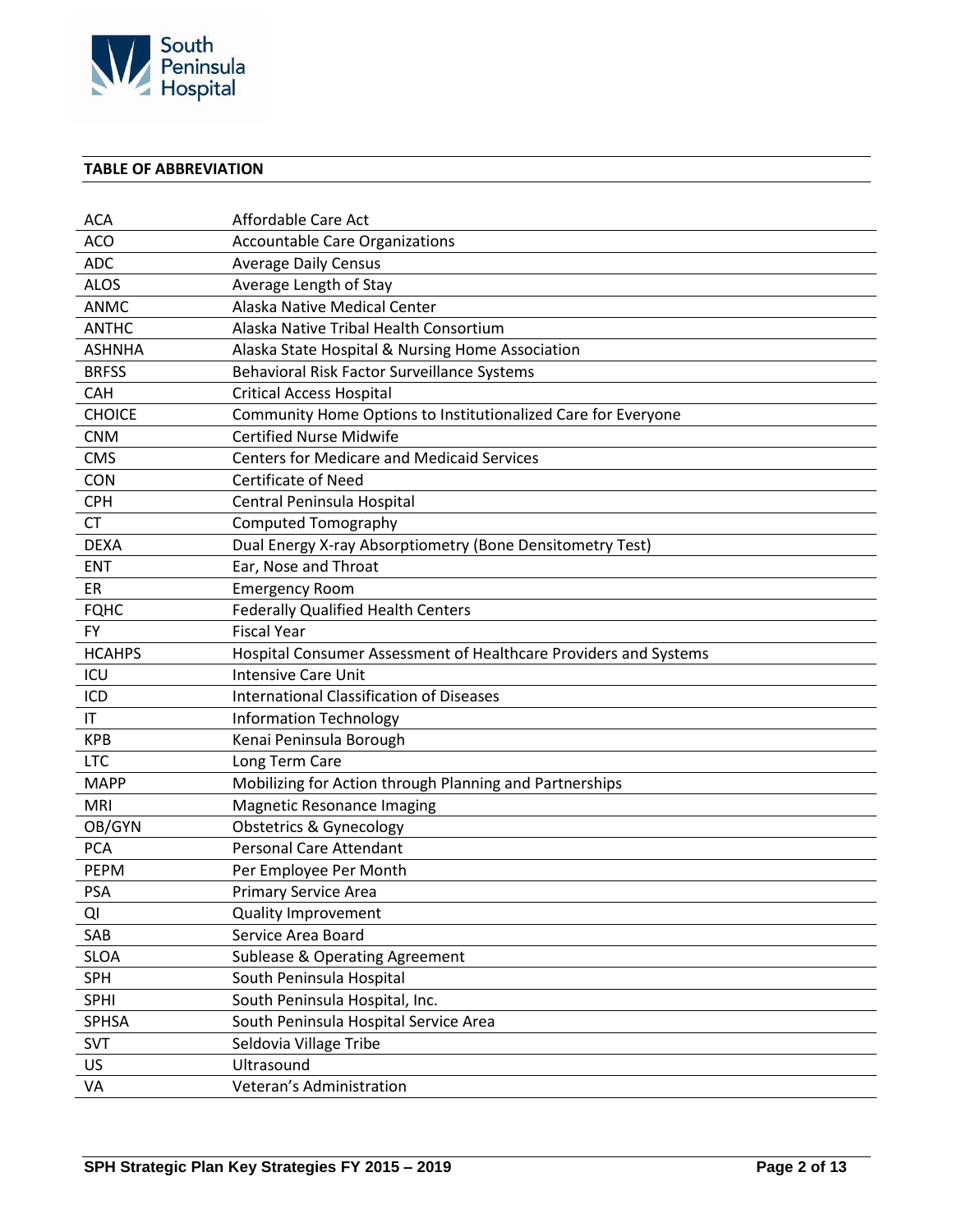

# **KEY STRATEGIES FOR SUCCESS – FY 2015 - 2019**

The following key strategies were developed by the Board of Directors and help direct the five year goals and objectives which were developed from the key findings in the South Peninsula Hospital FY 2015-2019 Strategic Plan. Goals and objectives will be prioritized annually, and specific action plans written and adopted for implementation purposes. Quarterly updates will be provided to the Board of Directors to track the status.

# **1. Maintain and enhance the reputation of SPH by focusing on services and clinical excellence.**

The leadership of SPHI must develop and maintain a strategic plan that is consistent with the hospital's mission, vision and values; clearly communicate the strategic plan throughout the organization; and provide a framework to accomplish the goals of the strategic plan. Provide a framework for planning, coordinating and improving healthcare and administrative services which are responsive to community, patient and staff needs. Ensure all contract requirements as identified in the SLOA are met.

## 2. **Continuously improve organizational performance throughout the hospital**:

South Peninsula Hospital's performance is measured through the Centers for Medicare and Medicaid Services (CMS) Critical Access Hospital survey and Hospital Consumer Assessment of Health Plans Survey (or Hospital CAHPS®). SPH's Long Term Care performance is measured both by state and federal surveys as well as CMS's Nursing Home Compare tool available for viewing at [http://www.medicare.gov/NHCompare/.](http://www.medicare.gov/NHCompare/)

**Quality Improvement**: SPHI must maintain a quality improvement plan which addresses employee, management, medical staff and board education; continuous quality improvement; resource allocation; and measurable success criteria.

**Control of infection**: SPHI will coordinate its activities related to the surveillance, prevention and control of nosocomial infections and link with support systems to reduce the risks of infection from food and water.

**Assessment of patients**: That qualified individuals assess the needs of each patient; plan care to address identified needs; and these assessments should continue throughout the patient's contact with the organization.

**Care of patients**: All interventions must respect and encourage the patient's ability to make choices; to develop and maintain a sense of achievement; and to choose to continue or modify his or her participation in the care, treatment and rehabilitation.

**Joint Commission accreditation strategy**: SPHI will build on the quality improvement plans in such a manner as to position the hospital for attaining Joint Commission accreditation when economically feasible.

## 3. **Maintain, improve and develop new strategic physician/hospital partnership relationships**:

With the input and support of the medical staff, SPHI must outline future partnership strategies between the hospital and medical staff which supports the practice of medicine, provides access to services for the community, and support the service delivery role of the hospital in accordance with health care reform.

# **4. Provide services that increase utilization of SPHI as a first choice medical facility and service point in the service area.**

**Patient focused functions**: SPHI must identify those programs and services which meet the healthcare needs of the community, are consistent with the clinical expertise of the medical staff, promote utilization and financial growth, and support the achievement of the hospital's mission.

## **5. Assure positive financial performance, cost justified rates and appropriate reimbursement strategies:**

SPH must position itself as a cost-effective, quality provider while maintaining a positive financial position through service growth and expense controls. Any capital project funding must limit long-term debt. Provide financial budget directives for administration use in preparing for financial objectives. Continue to monitor implications and financial impact of critical access hospital status.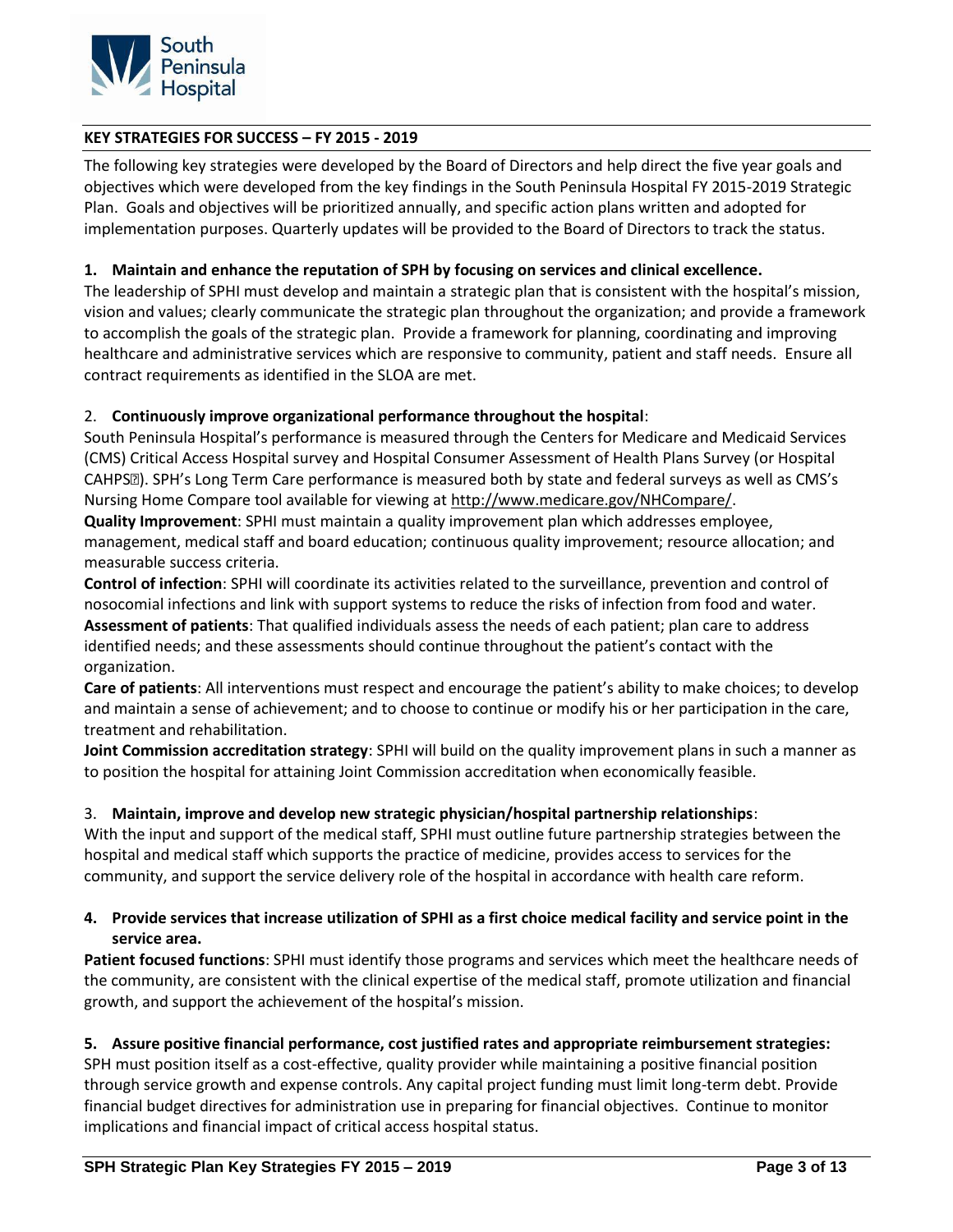

## 6. **Assure appropriate management of human resources**:

SPHI must define the qualifications, competencies and staffing needed to carry out the mission; attract staff to fill these requirements; minimize turnover of staff; and implement processes to ensure that the competence of all staff members is assessed, maintained and improved throughout their association with the hospital.

## 7. **Provide for cost effective technology, information management and equipment usage**:

SPHI must develop access to those technologies including information management technology that will provide cost-effective improvements in patient care and maximize the staff capability to use the technology that is available to them.

## **8. Provide a facility and campus with resources and space to best support organizational goals:**

SPHI must provide adequate, updated sufficient space to meet the health care needs prioritized by the community when feasible. This includes but not limited to best utilization of facilities and space, planned maintenance and expansions to support the organization's strategic plan.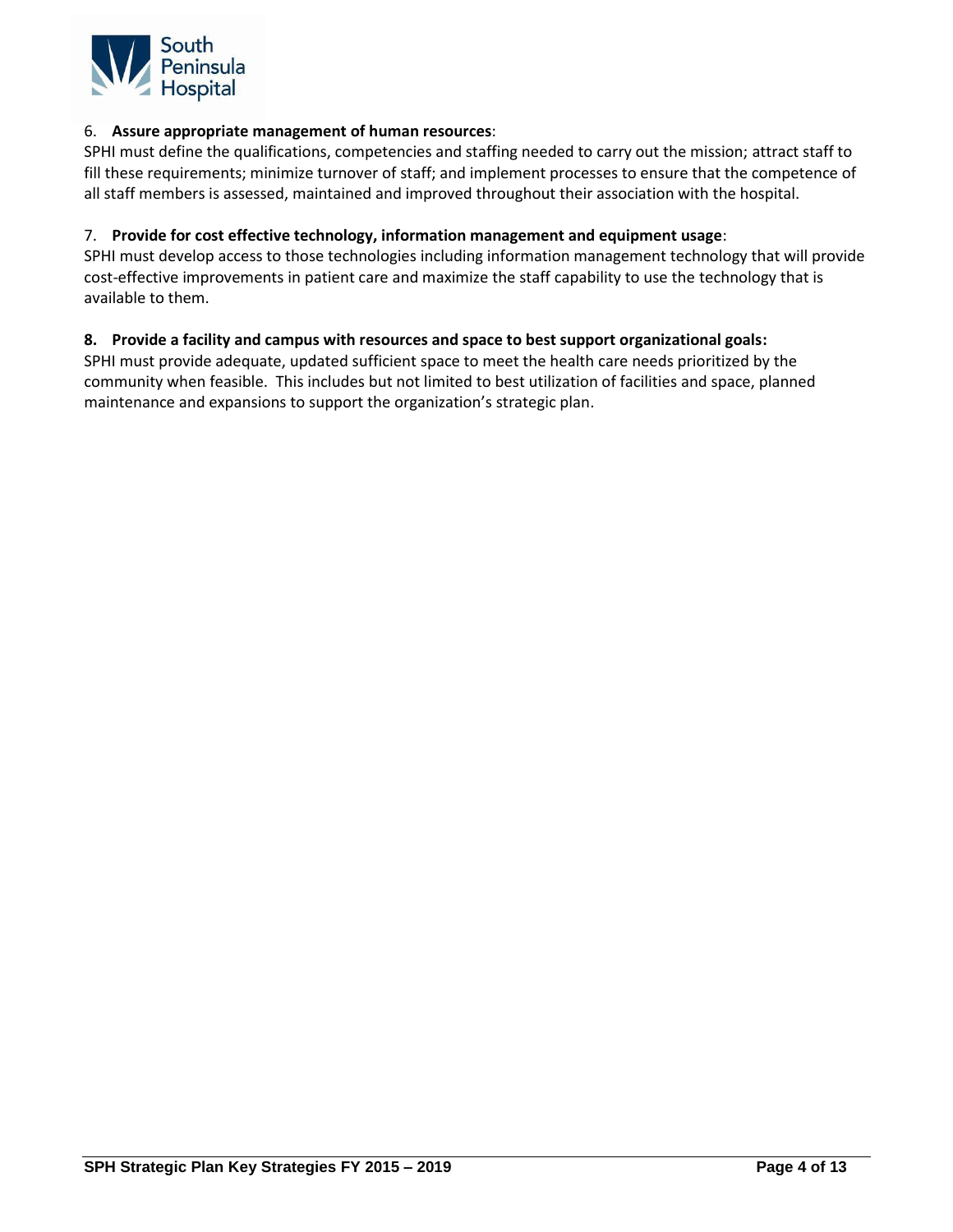

## **KEY STRATEGY IMPLEMENTATION**

## **Strategy #1**

*Maintain and enhance the reputation of South Peninsula Hospital by focusing on services and clinical excellence*

### **Goals**

- Patient-centered care model of service
- New services that meet community need and are cost effective
- Increased community awareness of services offered
- Meet the demand of senior health needs
- Increased market share of service area, and decreased outmigration
- Healthier community

#### **Team Leaders**

| <b>Chief Executive Officer</b>      | Director of Patient Care Services       |
|-------------------------------------|-----------------------------------------|
| <b>Quality Improvement Director</b> | Marketing, Public Relations Coordinator |

#### **Objectives**

- Adopt patient centered medical home model at Homer Medical Center
- Educate service area on service excellence and quality of care
- Recruit staff and physicians essential to offering additional services
- Recruit staff and physicians essential to clinical excellence
- Develop a targeted marketing plan for new services and service excellence
- Optimize physician use of hospital services
- Provide service excellence and high quality care using the patient centered care model
- Maximize the skilled clinical resources
- Complete a long-range plan for senior care, including feasibility assessment of expanded services including but not limited to oncology, urology, diabetes, arthritis, Alzheimer's care and end of life care.
- Continue designation as a Trauma Level IV facility, including but not limited to councils and enhanced partnerships with community-level EMS groups
- Increase presence in outlying clinics
- Support staff and physician education for best practices and quality care
- Determine the feasibility of adding services related to substance abuse and mental health
- Provide community education on preventative, prevalent health-related diseases and those related to leading causes of death
- Integrate findings from community health needs assessment into the strategic plan
- Develop a sustainability plan for MAPP of the Southern Kenai Peninsula in regards to health needs assessments and addressing population health

## **Indicators**

Patient outmigration / patient volumes Revenue Total patient encounters Patient satisfaction surveys CMS core measures of performance Health status measures

HCAHPS scores National quality reporting indicators Additional senior services Sufficient primary care providers Payer contracts for ACA medical home services Secured funding source for MAPP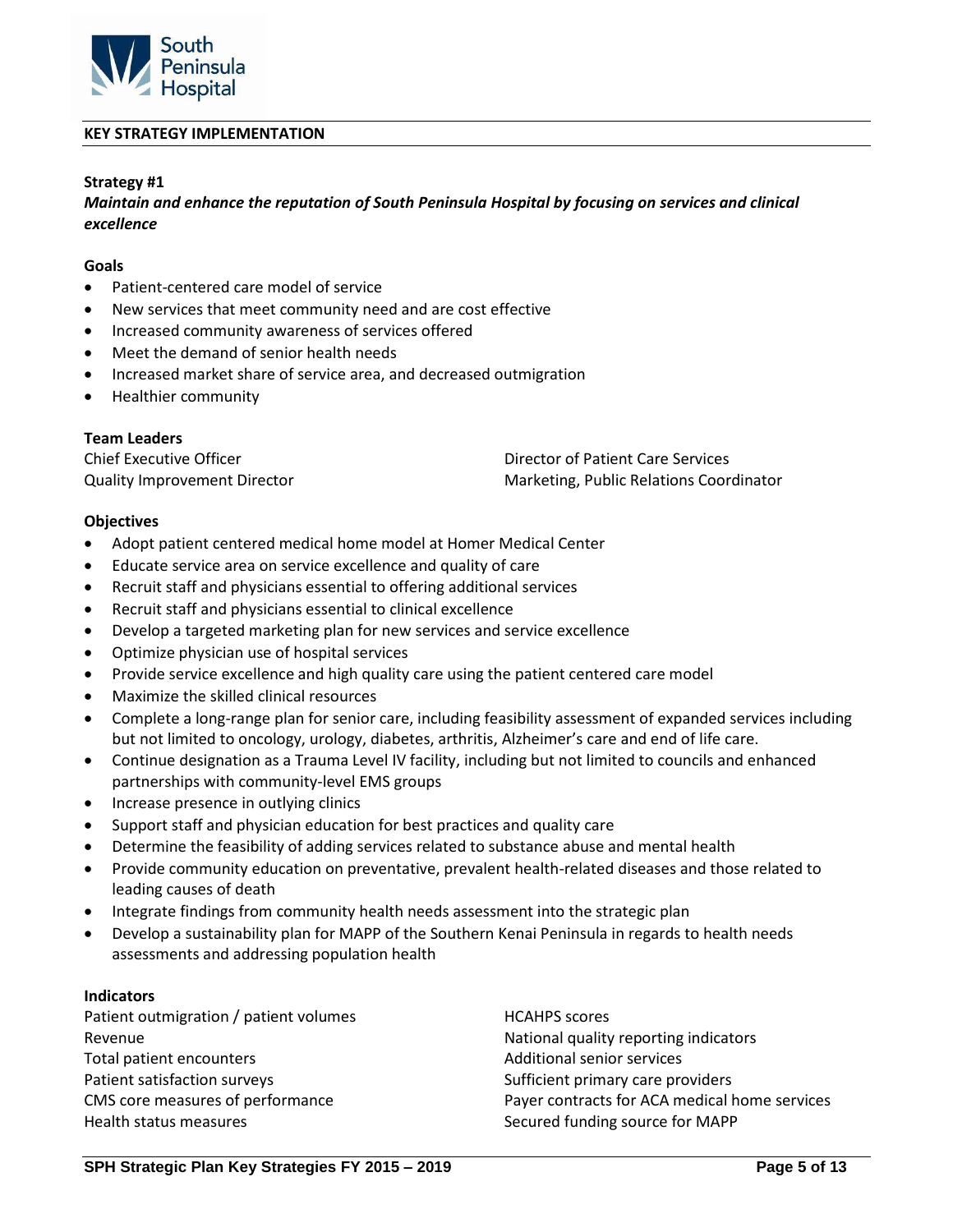

*Continuously improve organizational performance throughout the hospital, including quality improvement, control of infection, assessment of patients and care of patients.*

# **Goals**

- Embody a culture of patient-centered care
- Align Quality Improvement with Affordable Care Act provisions.
- Drive hospital decisions by the goals defined in the strategic plan.
- Incorporate quality improvement, infection control, risk management, utilization and patient safety goals into daily operations.
- Provide service excellence
- Provide effective management of disaster occurrences with fully trained and prepared staff and plans

## **Team Leaders**

Chief Executive Officer Quality Improvement Director Director of Patient Care Services

## **Objectives**

- Update and implement the plans for quality improvement, infection control, risk management, utilization and safety
- Support accreditation, memberships, staff certifications and educational opportunities to improve standards of excellence
- Communicate, educate and promote hospital goals and objectives to staff and physicians and empower staff and committees to implement organizational objectives
- Designate resources to implement organizational goals (education, equipment, tools, money, etc)
- Utilize best practices for performance improvement, to meet national quality standards and meet the needs of the community
- Use organizational scorecards and unit based dashboards for benchmarking
- Establish and empower a Patient Centered Care committee
- Ensure hospital practices stay current with national healthcare standards
- Optimize levels of care utilization (observation, Swing Bed, ICU, acute care, etc.)
- Support physicians in their changing roles defined by the Affordable Care Act
- Utilize proven management principles (Studer, LEAN, 6 Sigma, etc) for effective leadership
- Meet current CMS requirements for emergency preparedness
- Utilize HPP grant and EMT committee for necessary planning and training related to emergency preparedness

## **Indicators**

Patient satisfaction surveys Quality Scorecard Physician satisfaction Quarterly reports on strategic plan action items Quality benchmarks Infection Control Rates Increased Swing Bed admissions

Utilization Management data Employee and facility certifications and accreditations Peer review Trauma standards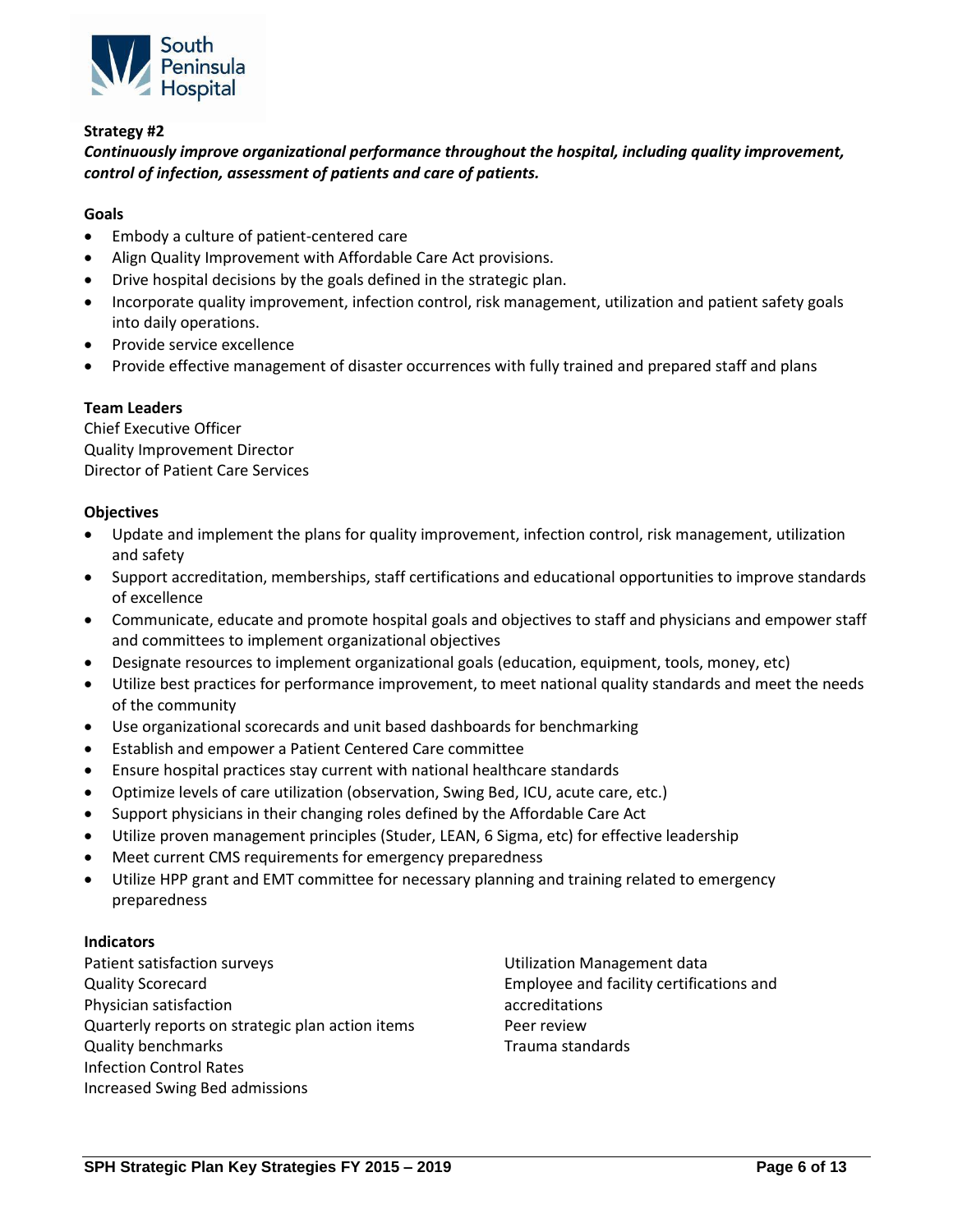

# *Maintain, improve and develop new strategic physician/hospital partnership relationships*

# **Goals**

- Adopt a succession plan to address retiring medical staff (including leadership and directors) to seamlessly maintain existing level of service and care
- Align South Peninsula Hospital and Homer Medical Center to be a Patient Centered Medical Home
- Involve physicians in organizational quality initiatives
- Assure appropriate mix of providers and services to adequately meet the needs of the service area
- Implement ICD-10 by October 2015
- Use best-practice standards consistently in patient care
- Provide an effective, comprehensive peer review platform

## **Team Leaders**

Chief Executive Officer Chief of Medical Staff Quality Improvement Director Medical Executive Committee Director of Patient Care Services Chief Financial Officer

## **Objectives**

- Create a Medical Staff Development Plan in collaboration with Medical Staff and Board of Directors
- Recruit providers based on the Medical Staff Development Plan, while incorporating community input via the community health needs assessment, community surveys, and population statistics
- Recruit or contract with providers necessary for Patient Centered Medical Home, including but not limited to behavioral health
- Designate a physician champion on all pertinent committees
- Education, training and support for physicians in the transition to ICD-10 implementation and documentation requirement
- Develop a consistent, internal and external peer review process
- Maintain a high degree of quality by consistent application of best practice standards and associated order sets
- Homer Medical Center providers will adopt new treatment practices to implement Patient Centered Medical Home, including chronic disease management, etc.

#### **Indicators**

| Revenue                                          | Accurate documentation to support ICD-10        |
|--------------------------------------------------|-------------------------------------------------|
| Physician satisfaction                           | implementation                                  |
| Patient volume                                   | Appropriate reimbursements                      |
| Patient encounters                               | <b>Hospital Compare measures</b>                |
| <b>Expanded medical services</b>                 | Patient Centered Medical Home contract with     |
| Uninterrupted services upon physician retirement | payers                                          |
| <b>Recruitment success</b>                       | QI Scorecard                                    |
| Physician engagement and input                   | Medical Executive Committee-Peer Review reports |
|                                                  |                                                 |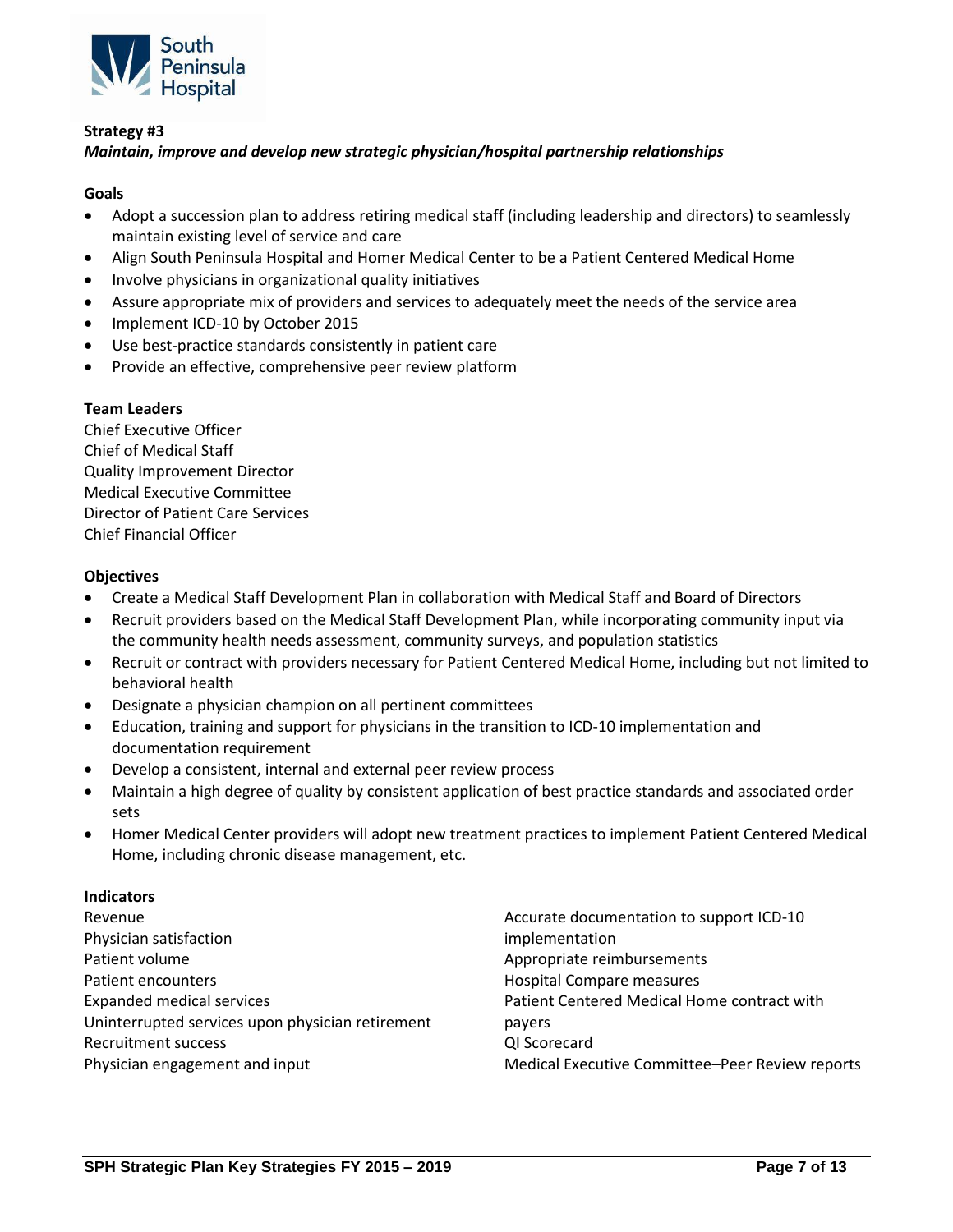

*Provide services that increase utilization of South Peninsula Hospital as a first choice medical facility and service point in the service area*

# **Goals**

- Provide services that align with the health needs of the community
- Accommodate the healthcare needs of the growing senior population
- Offer new services needed by community that are sustainable
- Capture patient outmigration for services already provided

#### **Team Leaders**

| <b>Chief Executive Officer</b>        | Director of Patient Care Services          |
|---------------------------------------|--------------------------------------------|
| Homer Medical Center Medical Director | Director of Marketing and Public Relations |
| <b>Chief Financial Officer</b>        | Management team                            |

#### **Objectives**

- Provide services required by seniors, such as cardiology, urology, Alzheimer's care, cancer care, pulmonary, dementia, geriatric psychiatry and depression, obesity, circulatory, gastrointestinal, dental, nutrition, wound care, ophthalmology, podiatry, medication management, home care services, etc.
- Promote education, wellness and prevention medicine to address and prevent chronic illnesses (obesity, diabetes, cardiac, cancer, pulmonary, mental health, etc.)
- Offer expanded walk-in clinic services
- Evaluate home care services and business practices for a sustainable role in Patient Centered Medical Home
- More frequent surveying of the community regarding their hospital usage and needs
- Use data from community health needs assessment, community surveying and outmigration patterns to help evaluate current services and identify potential new services
- Build on primary care services including family practice, OB/GYN, walk-in clinic, internal medicine, PT/OT/SLP.
- Provide services required by childbearing age families including but not limited to reproductive care, prenatal care and primary care for children.
- Address leading causes of death with wellness, screenings, preventative services, improved access to care and education (cardiology, pulmonary care, mental health issues, cancer, accidents and injury prevention)
- Expanded specialty clinic services where cost effective, considering cardiac, cancer, circulatory, pulmonary, gastrointestinal, neurology, dermatology, nephrology, podiatry, plastic surgery, allergist and more
- Grow volume of existing specialties by increased marketing, education and community outreach to expanded geographical areas including but not limited to Ninilchik Explore economic feasibility for services related to substance abuse, addiction and mental health.
- Develop a five year plan for Long Term Care that includes range of services, medical directorship, marketing and facility needs

#### **Indicators**

Patient outmigration Patient volume Resident volume Outpatient volume Financial performance in home care service line

Extended hours in primary care Patient admission profile **HCAHPS** Specialty clinic volumes Available, relevant community survey data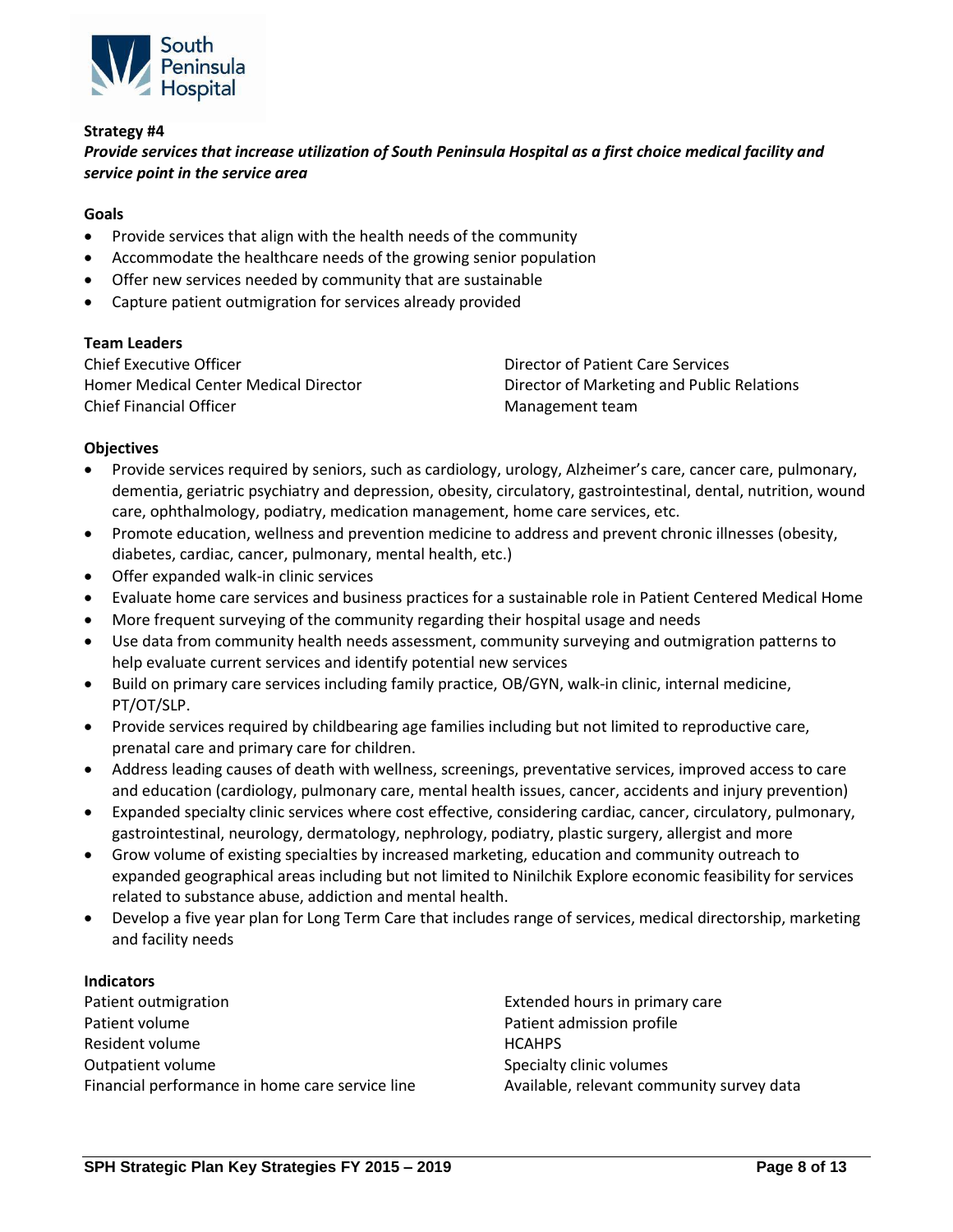

# *Assure positive financial performance, cost justified rates and appropriate reimbursement strategies*

# **Goals**

- Meet Best Practice standards to ensure maximum reimbursement under Value-Based Purchasing.
- Optimize utilization and case management for maximum reimbursement.
- Align financial accounting with new payment models of Affordable Care Act.
- Maximize reimbursement opportunities under critical access hospital status
- Adopt a balanced budget with controlled expenses and maximized revenues, resulting in a positive EBITDA
- Support legislation that provides access to care for the uninsured
- Offer sustainable home care services

## **Team Leaders**

Chief Executive Officer Chief Financial Officer Quality Improvement Director

## **Objectives**

- Quality improvement, risk management, infection prevention and utilization management practices are included in daily operations
- Provide flexible billing and coding systems that meet new payment models of the Affordable Care Act
- Provide staff development and training on cost reimbursement strategies of critical access hospitals
- Incorporate strategic plan goals into manager development and accountability of the budget
- Identify and assist high risk uninsured patients to enroll in eligible program.
- Work with ASHNHA to influence legislation to expand Medicaid and require insurers to pay as mandated under the Affordable Care Act
- Adjust home care services billing practices for optimal reimbursement and sustainability
- Educate physicians and staff on accurate documentation practices to maximize charge capture and successfully transition to ICD-10
- Develop a Utilization Management and Case Management programs that maximize patient services, optimize levels of care utilization (observation, swing bed, ICU, acute care, etc) and improve financial reimbursement
- Focus on standardization process management, productivity and staffing plans that ensure greater efficiencies and cost savings
- Contain and manage rising employee healthcare costs
- Seek out other sources of funding, including grants, designations, donors, etc.

## **Indicators**

Bad debt Charity care Legislation for expanded Medicaid program Net revenue Operating margin Commercially insured patient volume Monthly budget analysis with management Swing Bed utilization

Quality scorecard Monthly operating indicators Productivity Reduced PEPM total **Denials** Reduced self-pay Home care financial indicators Utilization Management data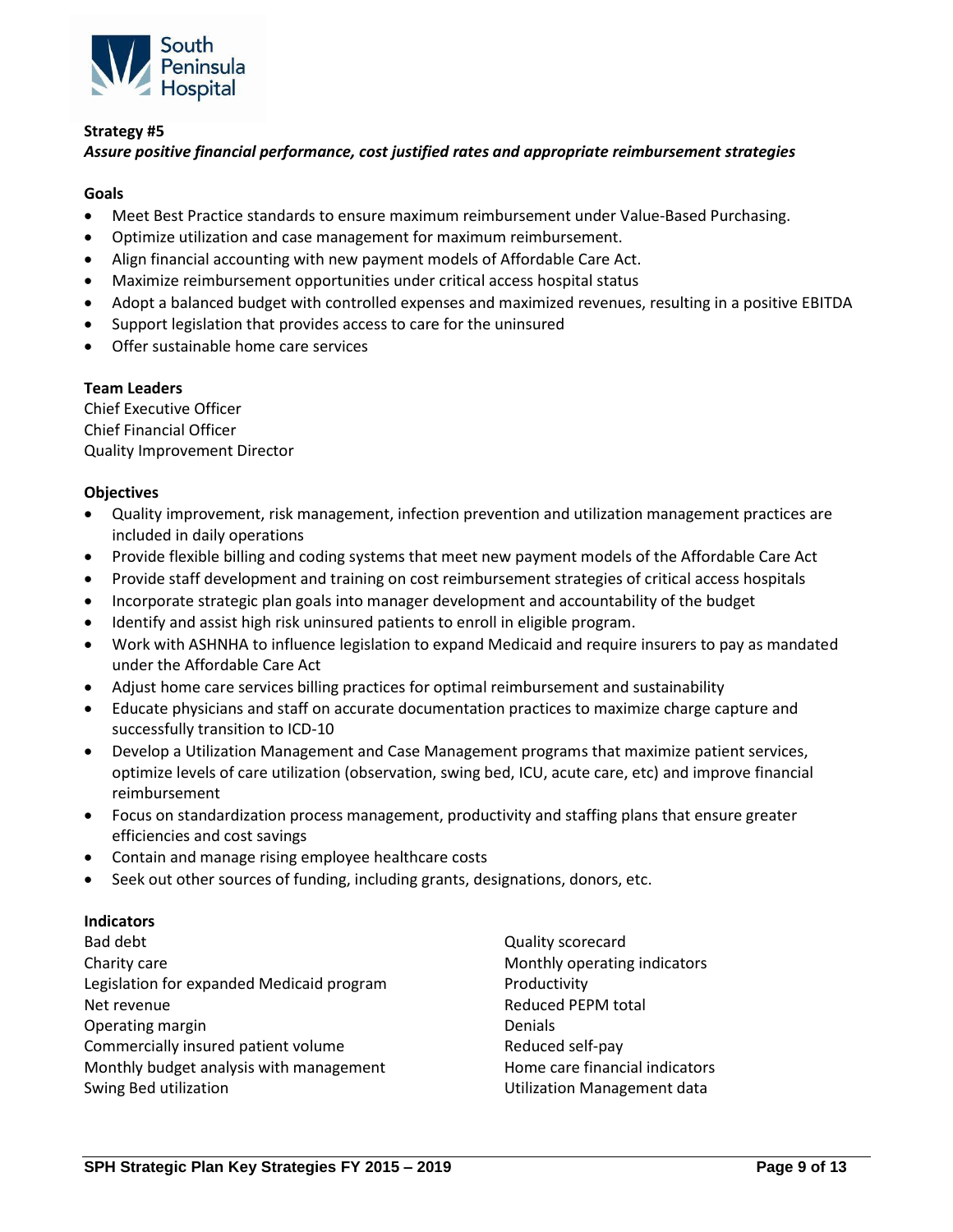

# **Strategy # 6** *Assure appropriate management of human resources*

## **Goals**

- Maintain a fully staffed, highly skilled labor force
- Achieve and maintain a high level of employee engagement, including staff, medical staff, managers, contractors, etc.
- Offer continuing education and training to meet healthcare standards
- Support an aging workforce

## **Team Leaders**

| Chief Executive Officer           | <b>Quality Improvement Director</b> |
|-----------------------------------|-------------------------------------|
| Chief of Staff                    | Medical Staff Office                |
| Director of Human Resources       | Management Team                     |
| Director of Patient Care Services | Education                           |

## **Objectives**

- Adopt best practices for recruitment, hiring and retention that support service excellence and employee retention. (e.g. mentorships, early employment interview, update job descriptions, etc)
- Create workforce development programs for entry-level positions
	- o Strengthen preceptorship program, curriculum and cross training opportunities for clinical positions
	- o Participate in fellowships for clinical positions when available (ASHNHA, consortiums, etc.)
	- o Partner with Kachemak Bay Campus of Kenai Peninsula College to best meet our workforce needs
- Revise and ensure competency standards for all staff
- Coordinate efforts to better serve employed providers (recruitment, hiring process, orientation, retention, education, etc.)
- Provide training and resources for key personnel leading the transition to Value-Based Purchasing
- Develop and promote an employee wellness program that meets the needs of all, and directly addresses the concerns of our aging staff. Consider employee accountability, responsibility, incentives, promotions, etc.
- Develop a plan to address the impact of the aging workforce, their potential inability to perform all functions of job descriptions and other considerations in the workplace
- Provide training for ICD-10, Meaningful Use and other healthcare mandates for affected staff
- Offer support to management team through development opportunities, training and recognition
- Recruit best talent to support quality care, best practices and expanded services
- Develop a succession plan for hard to fill and anticipated staff and provider vacancies
- Reduce contract staff dependency
- Offer employment practices to accommodate the interests and practices of the new workforce generation, including but not limited to HR procedures, benefits package, equipment, training and communication tools

### **Indicators**

Core competencies Turnover rate Employee engagement Hard-to-fill list Vacancy rates Healthcare claims Employee injuries

Turnover Improved reimbursement Coding audit findings Exit interviews Contract labor usage Productivity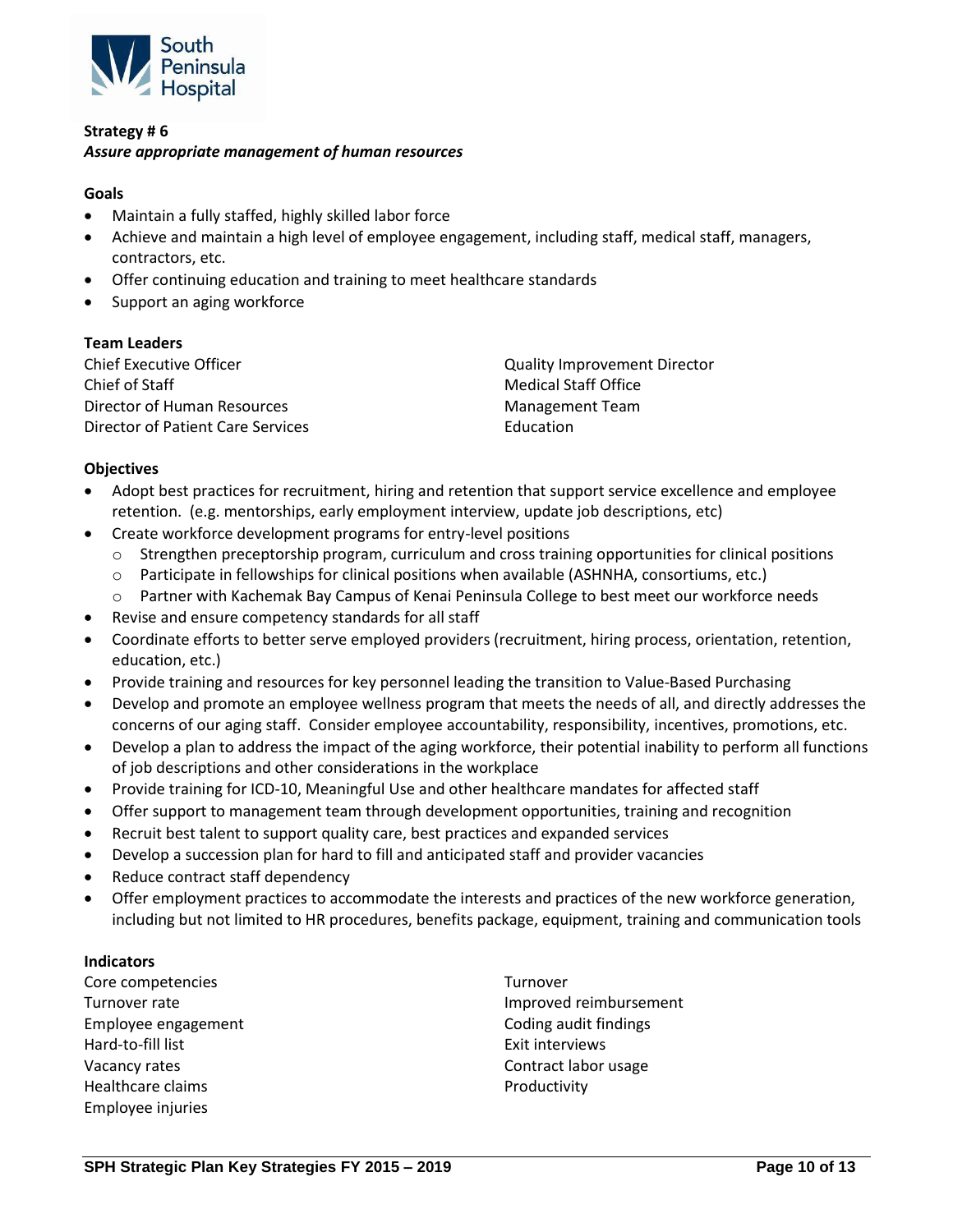

# **Strategy # 7** *Provide for cost effective technology, information management and equipment usage*

# **Goals**

- Ensure capital funding is available to provide service excellence, quality care and state of the art technology
- Use a modern technology infrastructure to support hospital growth, security and operations
- Meet Meaningful Use measures as they evolve

## **Team Leaders**

Chief Executive Officer Chief Financial Officer Facilities Director Director of Patient Care Services IT Director IT Steering Committee QI Director

## **Objectives**

- Provide staff training, support and customer service for improved utilization of technology
- Use niche marketing to promote advanced technology used in patient care
- Utilize technology to increase and improve access to care
- Secure equipment and technology necessary to improve existing infrastructure
- Implement the information systems plan for equipment and system upgrades and replacement
- Improve operating margin to meet capital project needs
- Address technology needs of the new workforce generation
- Consider systems applications to enhance existing information management systems
- Provide ongoing staff training to meet Meaningful Use and quality measures
- Develop a replacement schedule for equipment costing greater than \$150,000.

#### **Indicators**

Patient satisfaction Employee satisfaction Outpatient volumes Physician satisfaction and retention Added useable square footage Capital purchases funded through operations Meaningful Use measures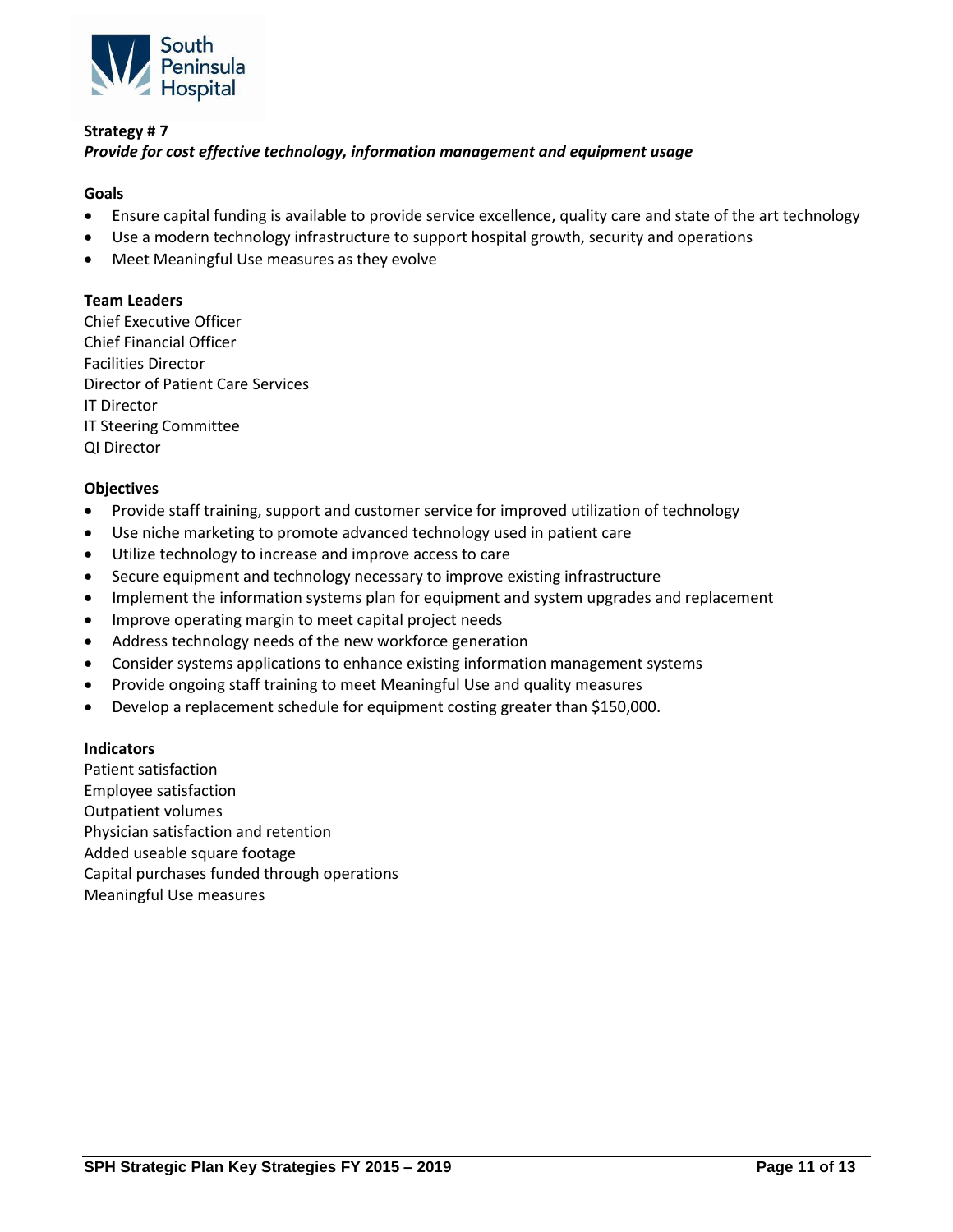

# **Strategy # 8** *Provide a facility and campus with resources and space to best support organizational goals*

# **Goals**

- Provide sufficient space and facilities for hospital and clinic services to meet the health services demands of the service area.
- Provide sufficient, functional office space for non-clinical support of hospital and clinic services.
- Identify risks and opportunities which surround the hospital and clinic campus(es).
- Get maximum efficiencies and uses out of existing facilities.

## **Team Leaders**

Chief Executive Officer Chief Financial Officer Facilities Director Management team

## **Objectives**

- Expand Homer Medical Center facility
- Provide adequate office space for the Patient Financial Services department.
- Develop a long-range facilities plan, including a specific goal for the shelled space, which takes into account the anticipated growth defined in the strategic plan and the necessary resources to develop.
- Allocate sufficient space to support growth of outpatient services and PCMH services (with consideration for on-site behavioral health care)
- Research the need for hillside reinforcement behind the hospital.
- Consider facility needs in the development of the long term care expansion plans.
- Consider the feasibility of purchasing leased buildings that have the purchase option.
- Regular maintenance, remodels, renovations and improvements will be used to extend the life and capacity of the hospital and clinics.
- Develop a replacement schedule for equipment costing greater than \$150,000.

#### **Indicators**

- Patient and resident satisfaction
- Employee satisfaction
- Outpatient volumes
- Additional services